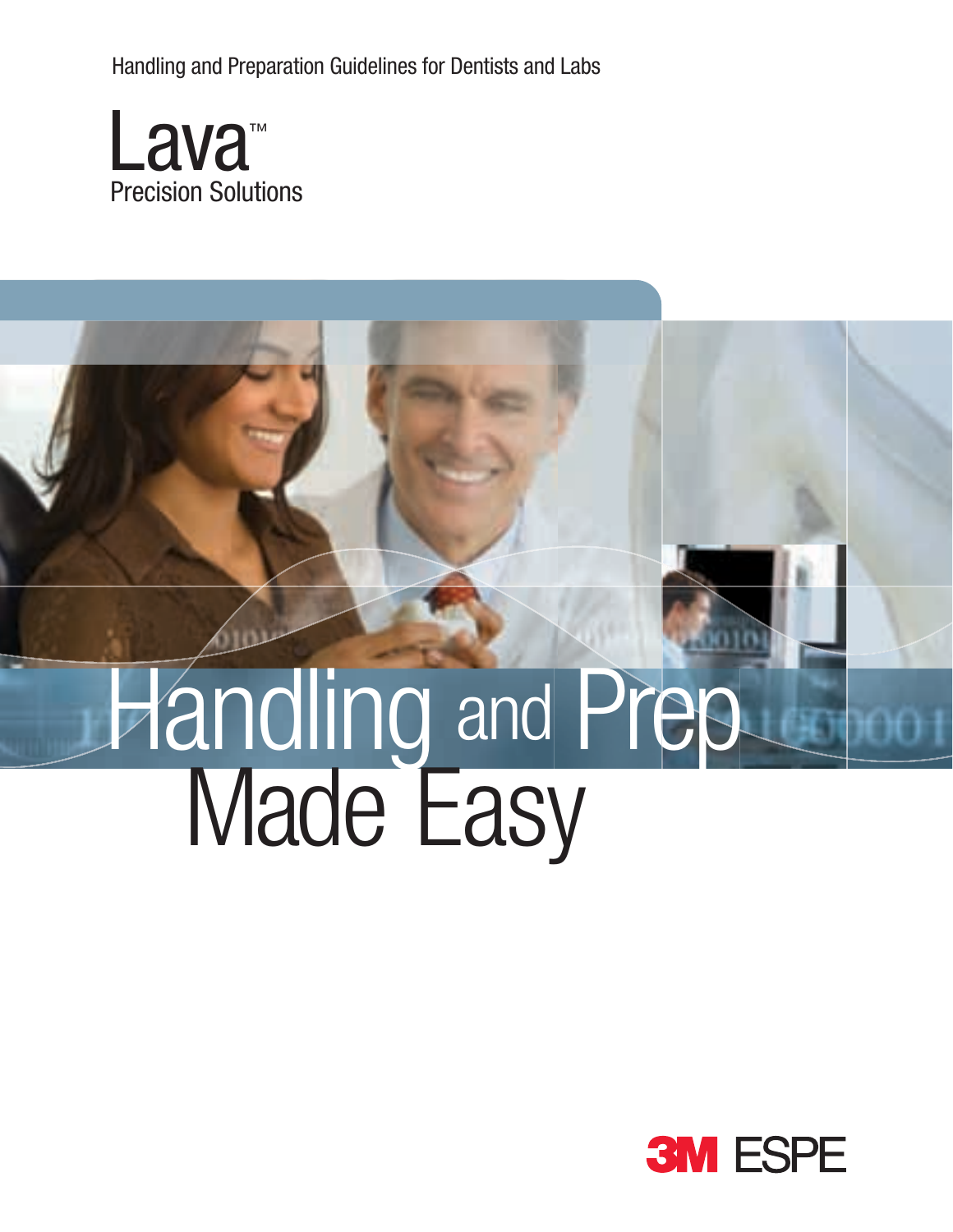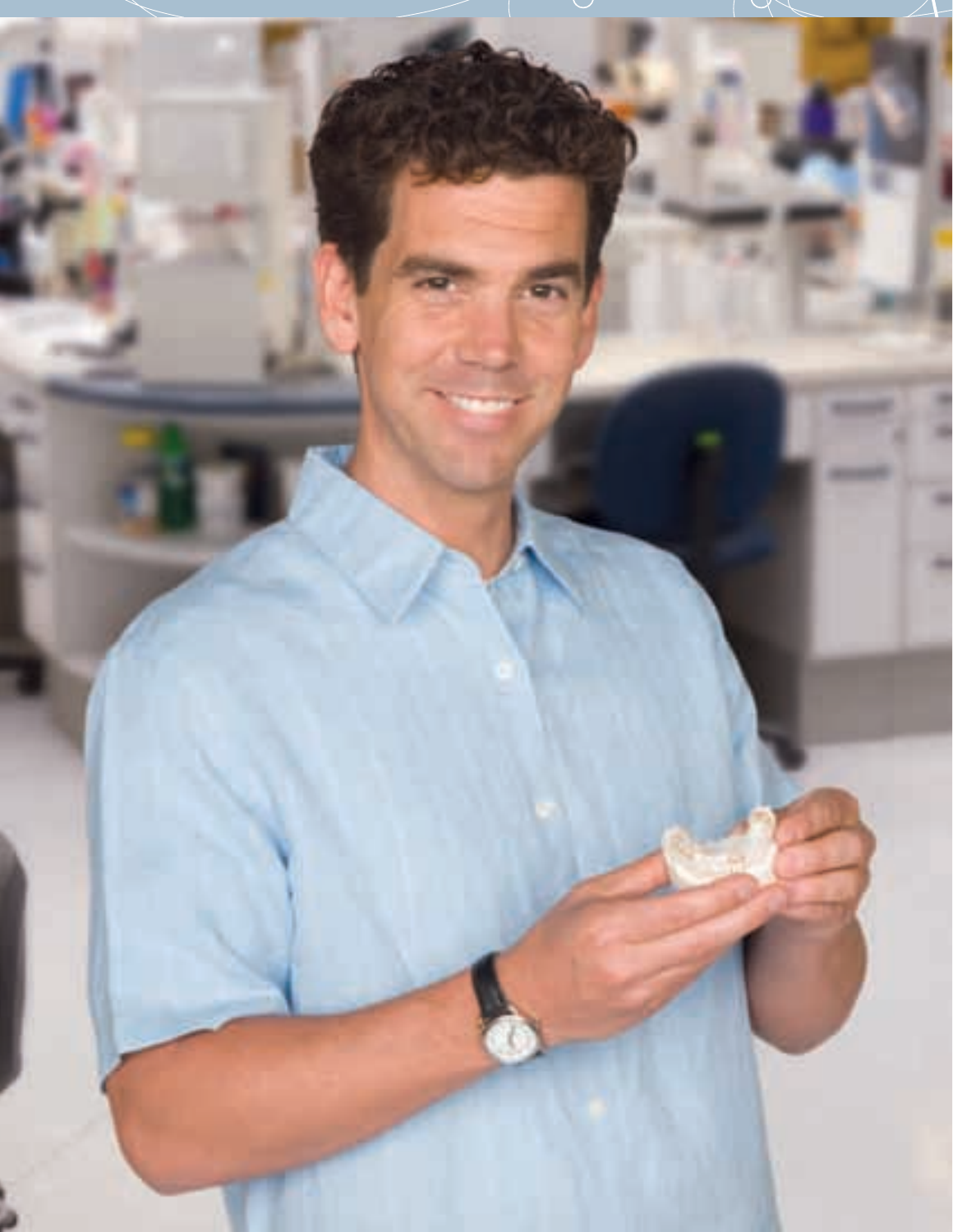#### It's easy to offer 3M™ ESPE™ Lava<sup>™</sup> Restorations.

The Lava™ Brand integrates digital technology and material science in an intuitive way to help dentists and labs improve productivity while offering excellent oral care.

The Lava system works together in harmony. From the digitization of the model with our Lava scanner to the virtual design with our software and the milling of our specially-formulated zirconia, the system has been designed to produce high-strength restorations with outstanding marginal fit and excellent esthetics.

Our preparation and handling guidelines have been designed for dentists and their dental labs. We are sharing the entire guideline with clinicians and labs so both groups understand the complete process. We hope you both enjoy working with Lava restorations.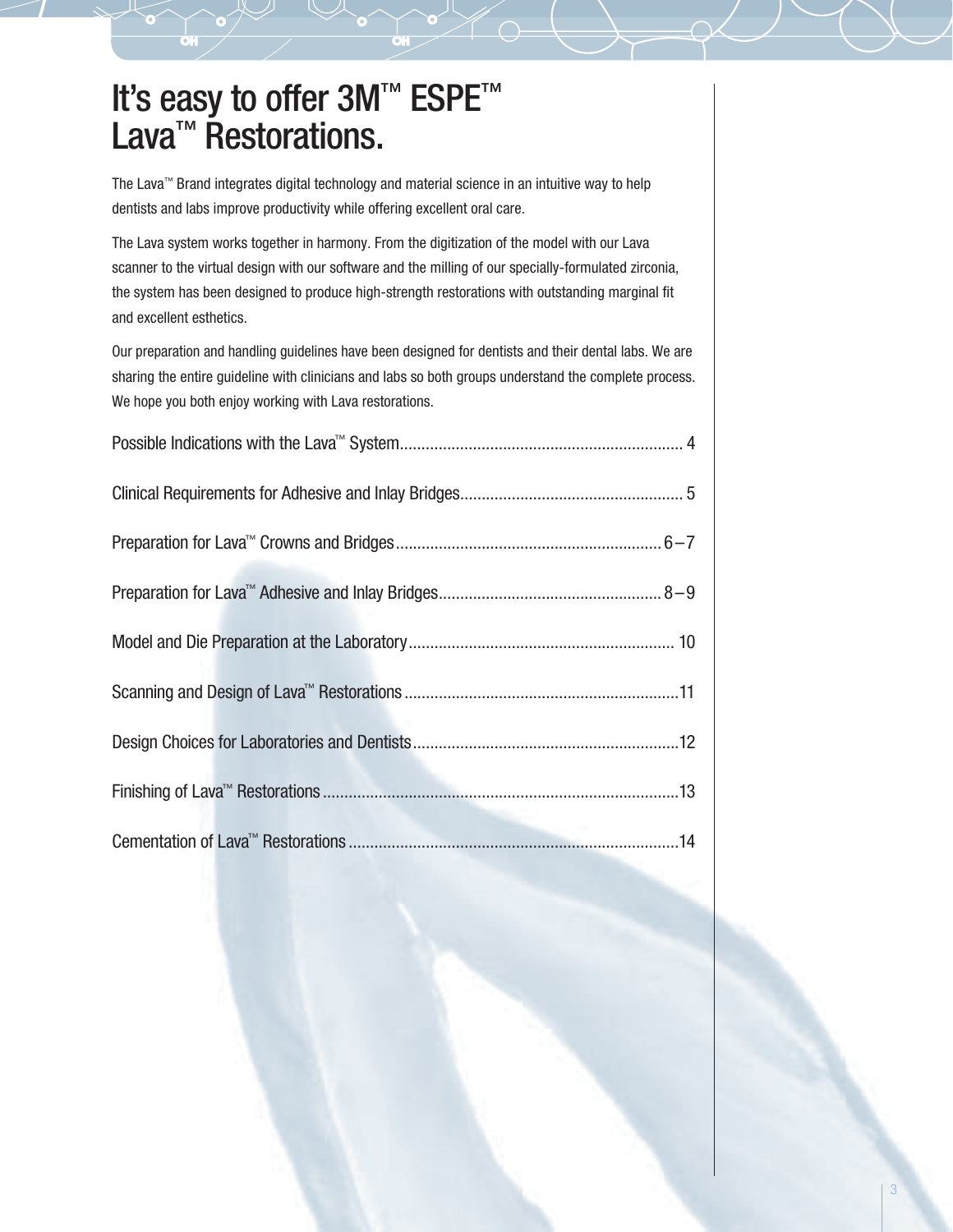#### Possible Indications with the Lava<sup>™</sup> System

Due to its excellent mechanical and optical characteristics, 3M™ ESPE™ Lava™ Zirconia can be used for a wide range of indications.







**Fig. 1: Single Crowns Fig. 2: Splinted Crowns Fig. 4: 4-unit Bridges <sup>1</sup> Fig. 3: 3-unit Bridges**









**Fig. 5: 5-unit Bridges2 Fig. 6: 6-unit Bridges2**



**Fig. 7: Curved and Long-span Bridges2** (up to 48 mm with the release of the "Multi XL" size of Lava™ Frame Zirconia)



**Fig. 8: Cantilever Bridges3** (excluded for patients with bruxism)



**Fig. 9: Inlay Bridges and Onlay Bridges<sup>4</sup>** (excluded for patients with bruxism)

1) Splinted crowns up to 4 units

- 2) 5+ unit bridges (up to 48 mm) with a maximum of two pontics next to one another in the posterior area and a maximum of four pontics next to one another in the anterior area.
- 3) with a maximum of 1 pontics at the position of a premolar or incisor.
- 4) Tests have proven: Lava™ Zirconia shows a sufficient strength for this indication. However, this type of indication overall can have a higher failure risk due to de-cementation and secondary caries regardless of manufacturer. Please refer to national and regional dental associations for more information.



**Fig. 10: Anterior Adhesive Bridges4** (excluded for patients with bruxism)



**Fig. 12: Primary Crowns/Telescopes Fig. 13: Implant Abutments**

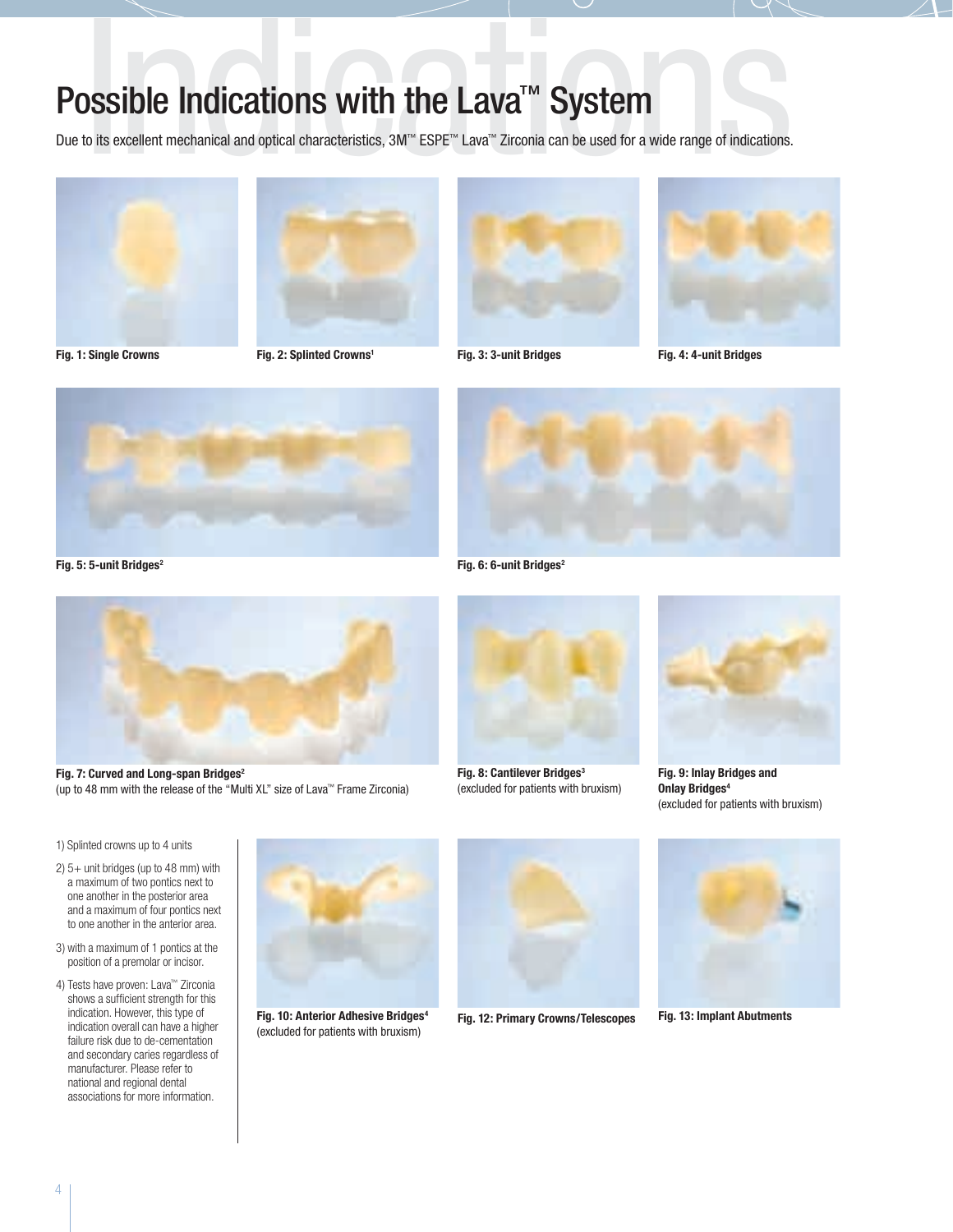#### Clinical Requirements for Adhesive and Inlay Bridges

#### Advantages

Adhesive and inlay bridges have the advantage of being minimally invasive. Compared to traditional bridge preparation, only three percent to 30 percent of healthy tooth structure is lost instead of 63 percent to 72 percent. (D. Edelhoff et al. (2002)). This makes these restorations an attractive option for young people with healthy dentition. In addition, adhesive bridges ("Maryland" bridges) show a lower occurrence of post-operative sensitivity due to the enamel retention of the restoration. However, these restorations are associated with a higher risk of failure in comparison to conventional FPDs (Priest, 1996). Survival rates of these indications are 70 percent to 80 percent (4 to 6 years) and are lower than conventional FPDs. Debonding of the restorations and secondary caries are the most prominent failure rate. Undetected debonding of a retainer may lead to plaque accumulation and possibly to subsequent lesions and gingivitis.

Therefore, these indications have to be carefully considered for each clinical situation. For further information also see the recommendations of the national or regional dental associations.

#### Patient Selection\*

The literature recommends diligence in patient selection:

- Vital abutment teeth
- Only moderate sized carious lesions or restorations not exceeding the preparation depth of adhesive bridges
- Good oral hygiene
- Teeth in final occlusion
- No parafunction (e.g. bruxism)
- No periodontal hypermobility of abutment teeth or high difference in abutment teeth mobility
- No heavy occlusal load on the restoration

(St George G. et al. 2002; St George G. et al. 2002; Ketabi 2004; Stokes A. 2002; C.J. Goodacre et al. 2003; Zalkind M. et al. 2003)

\* References: please look on the inside back cover for more information.

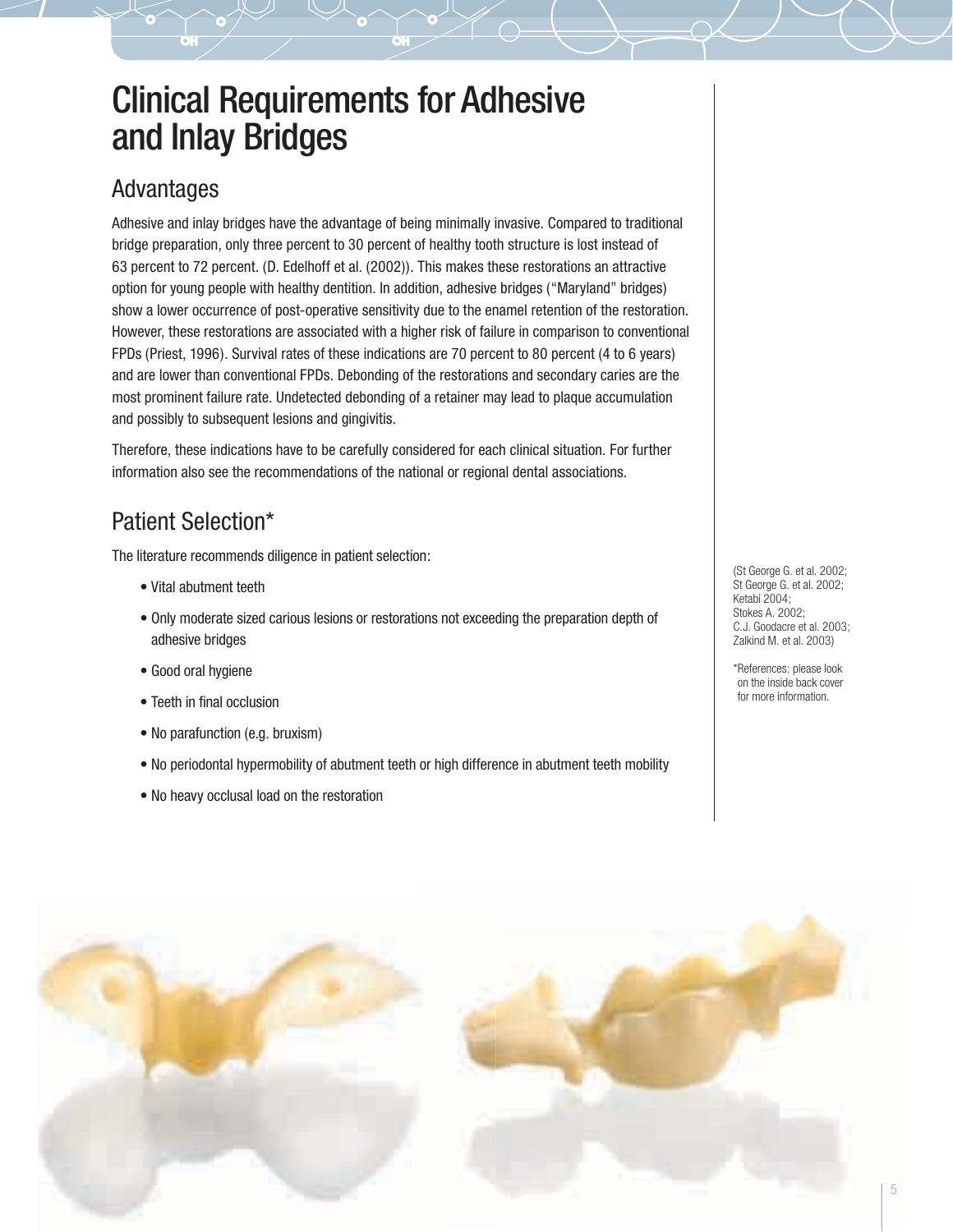#### Preparation for Lava<sup>™</sup> Crowns and Bridges

#### Many Procedures Remain the Same

With 3M™ ESPE™ Lava™ Crowns and Bridges, you provide high-quality restorations to your customers. In addition to natural esthetics and durability, Lava crowns and bridges also stand out for their excellent fit. To achieve this, practice and laboratory have to meet just a few basic requirements.



**Courtesy Dr. J. Manhart, University of Munich**

#### Zirconium Oxide—the Framework Material of the Future Allows Minimal Reduction

Unlike traditional all-ceramic restorations, Lava restorations have a substructure made of zirconium oxide. This strong material does not require an aggressive shoulder to support the framework or to enhance the esthetics. In addition, the margins can be thinly tapered. The zirconia used for Lava™ Framework is strong enough to allow for thin walls. Space for an opaque layer is not required. Therefore, a reduction of the tooth structure based on the dimensions indicated below is sufficient. This means the preparation for Lava restorations protects the tooth structure. A preparation matrix of the initial clinical situation can be helpful in order to check the progress of your tooth reduction during the preparation.

#### Ideal Preparation: Shoulder or Chamfer to Allow Precise Margin Detection

Ideally, the preparation includes a circumferential shoulder or chamfer with a horizontal angle of at least 5°. The vertical preparation angle should be at least 4°. The inside angle of the shoulder preparation must be given a rounded contour. All occlusal and incisal edges should also be rounded.

The marginal edge of the preparation needs to be continuous and clearly visible. A bevel should be avoided. Due to the tooth-colored framework, supragingivial margins in the anterior or posterior regions are acceptable to achieve esthetic results.



**Recommended preparation for anterior teeth.**

**Recommended preparation for posterior teeth.**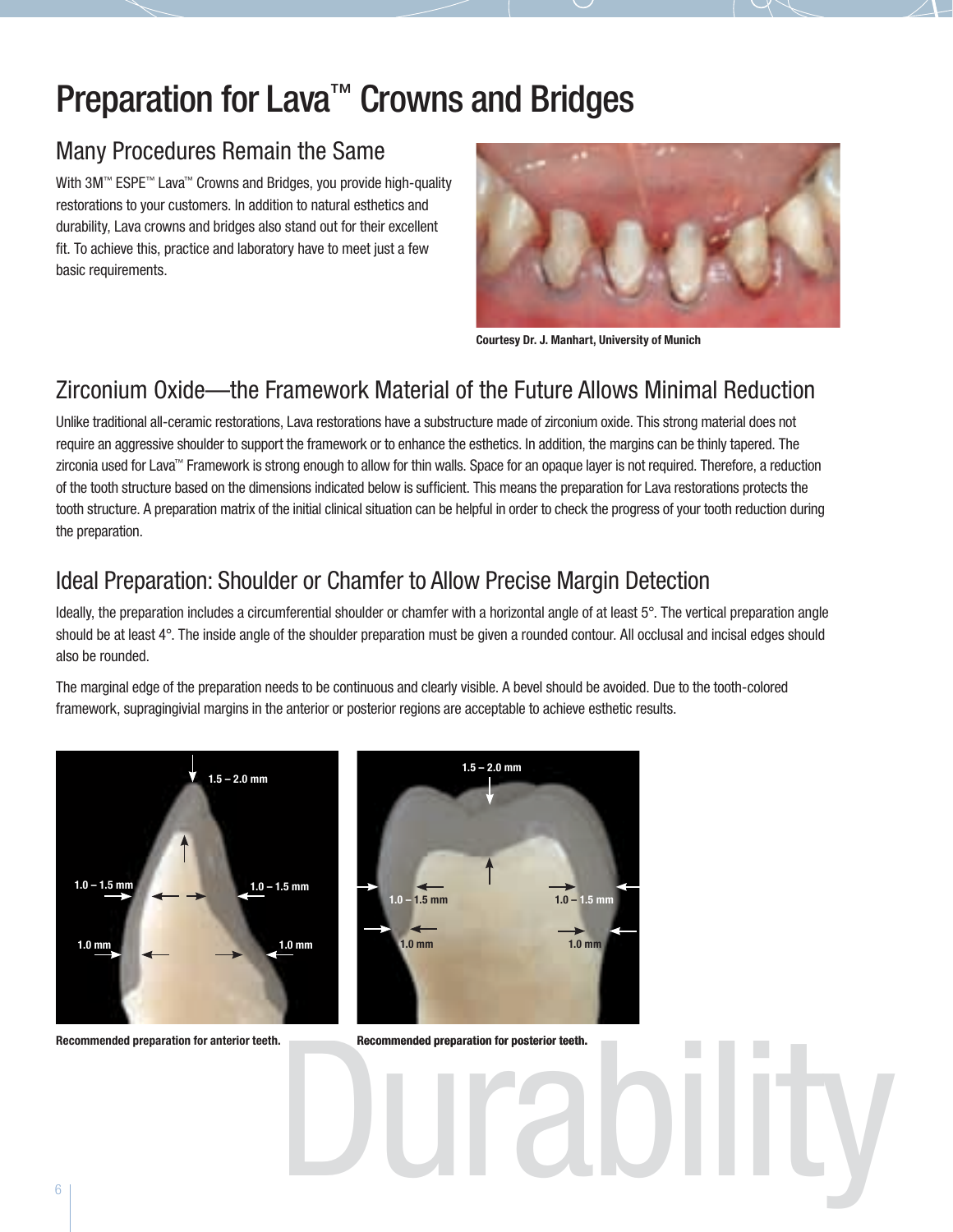#### Special Preparations



**Tangential preparation: Steep tangential preparations may result in extremely thin tapered margins. In principle, this type of preparation is possible, but caution is advised.**

#### Unacceptable Preparations

Preparation samples and photography shown on pages 6–9 created by Dr. Carlos Eduardo Sabrosa, Rio de Janeiro, Brazil.

**Gutter Preparation: Margin cannot be detected clearly.**



**90° Shoulder: Margin cannot be detected Undercuts must be avoided. clearly.**





**Parallel walls: In principle, parallel wall preparations are feasible. However, a cement gap cannot be milled in this case. This may significantly affect the fit.**



**Sharp incisal-occlusal edges must be avoided. The rounding radius should be > 0.4 mm.** 



**Bridges with inclined teeth cannot be achieved due to the restricted path of insertion inclination of the two stumps.**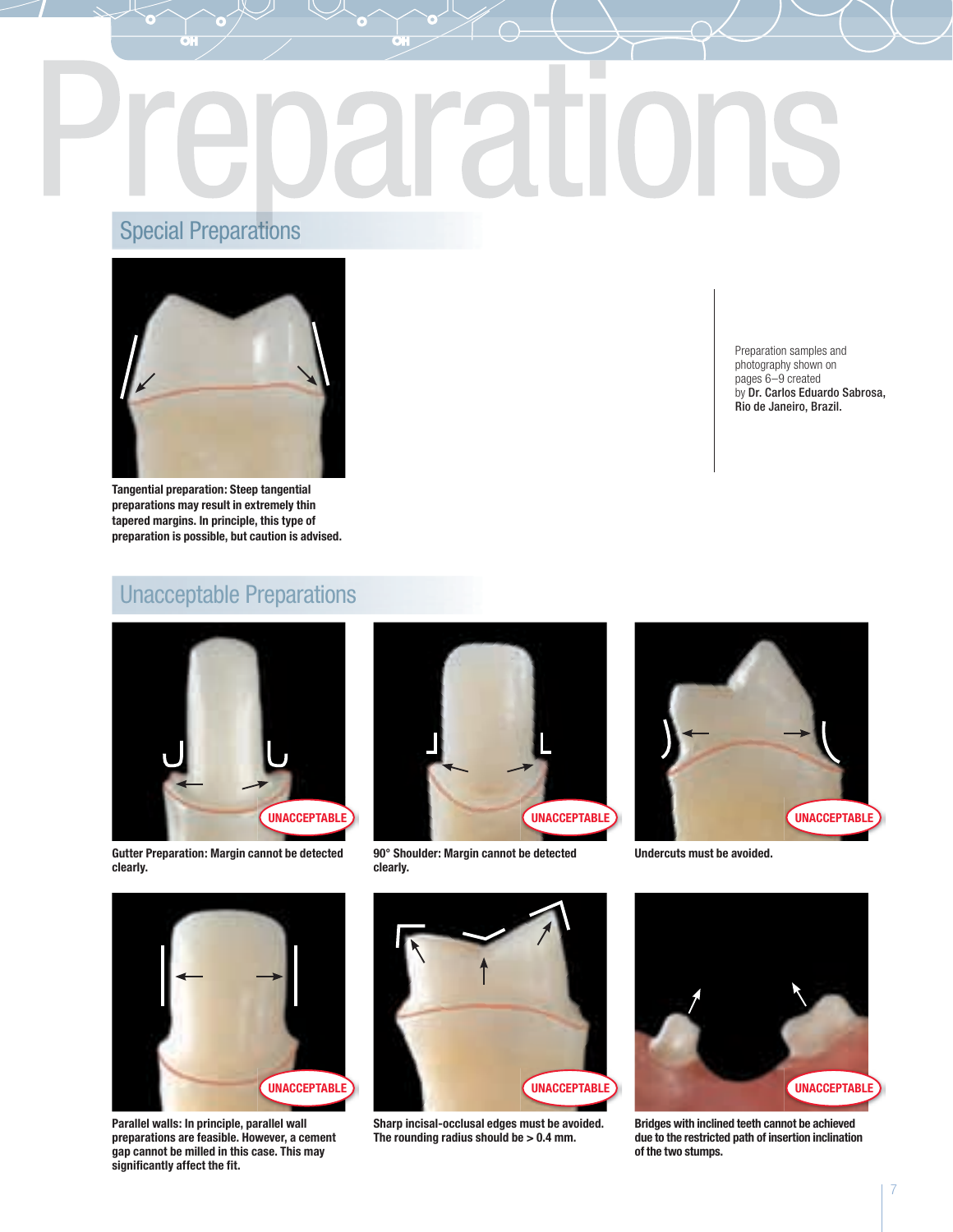#### Preparation for Lava<sup>™</sup> Adhesive and Inlay Bridges

#### Preparation of Anterior Adhesive Bridges

Tooth preparation has an influence on the survival of the restoration. Especially in the case of adhesive bridges ("Maryland" bridges) retentive elements should be prepared (e.g. seating groove and pinhole (M. Behr and A. Leibrock, 1998, El Mowafy 2003, Kern (2005), see dental textbooks).

The teeth to be restored by a 3M™ ESPE™ Lava™ Zirconia adhesive bridge should be prepared according to the following instructions. In general, rounded edges (minimum radius  $\geq 0.4$  mm) and clear margins are required for full ceramic restorations.

| <b>Preparation depth:</b> | Minimum 0.6 mm, maximum 0.7 mm to assure optimal strength and esthetic.<br>The preparation needs to be in enamel instead of dentin. The enamel depth of a<br>tooth can vary from 0.4 to 1.0 mm (W. Kullmann 1990). All prepared radius have                                                                                  |  |  |
|---------------------------|------------------------------------------------------------------------------------------------------------------------------------------------------------------------------------------------------------------------------------------------------------------------------------------------------------------------------|--|--|
|                           | to be $\geq$ 0.4 mm, all prepared angles have to be $\geq$ 2 degrees.                                                                                                                                                                                                                                                        |  |  |
| <b>Wall thickness of</b>  |                                                                                                                                                                                                                                                                                                                              |  |  |
| zirconia framework:       | 0.5 mm minimum to ensure sufficient strength.                                                                                                                                                                                                                                                                                |  |  |
| <b>Veneering:</b>         | 0.1 mm—Glazing is necessary to prevent abrasion of antagonist; If the zirconia<br>is not glazed, the restoration should not have any occlusal contact. If the<br>preparation depth can not be realized with the minimum wing thickness of<br>0.6 mm (zirconia $+$ glazing) due to insufficient enamel thickness, the dentist |  |  |

For the preparations of retentive elements see Figure 1 to 3 (e.g. pinholes, seating groove). In general a radius of  $\geq$  0.4 mm is required for the milling in the Lava system.

matrix to be able to check the preparation depth.

should re-evaluate this indication. We recommend the use of a preparation



**Figure 1: Rounded angles (Radius ≥ 0.4 mm, no sharp edges), clear margin and horizontal angle ≥ 2°.**



**Figure 2: Retentive element: rounded ridge (Radius ≥ 0.4 mm).**



**Figure 3: Retentive element: rounded pinhole (no sharp edges,**   $radius \geq 0.4$  mm).



**Figure 4: Not possible: circular preparation of the wings with no preparation in the middle. Only one preparation margin can be detected by the system.** 



pontic-fixed, cantilever 2-unit adhesive bridge, fixed-pontic, design is even more conservative, since only one abutment tooth needs to be prepared. The risk on unnoticed debonding and consecutive secondary caries is low. However, debonding of a single retainer adhesive bridge could directly lead to loss or swallowing/aspiration of the respiration. In general, clinical studies show a better survival rate of 2-unit cantilever bridges. When considering adhesive bridges, the recommendations of the national or regional dental association need to be

followed where applicable.

In comparison to a 3-unit adhesive bridge, fixed-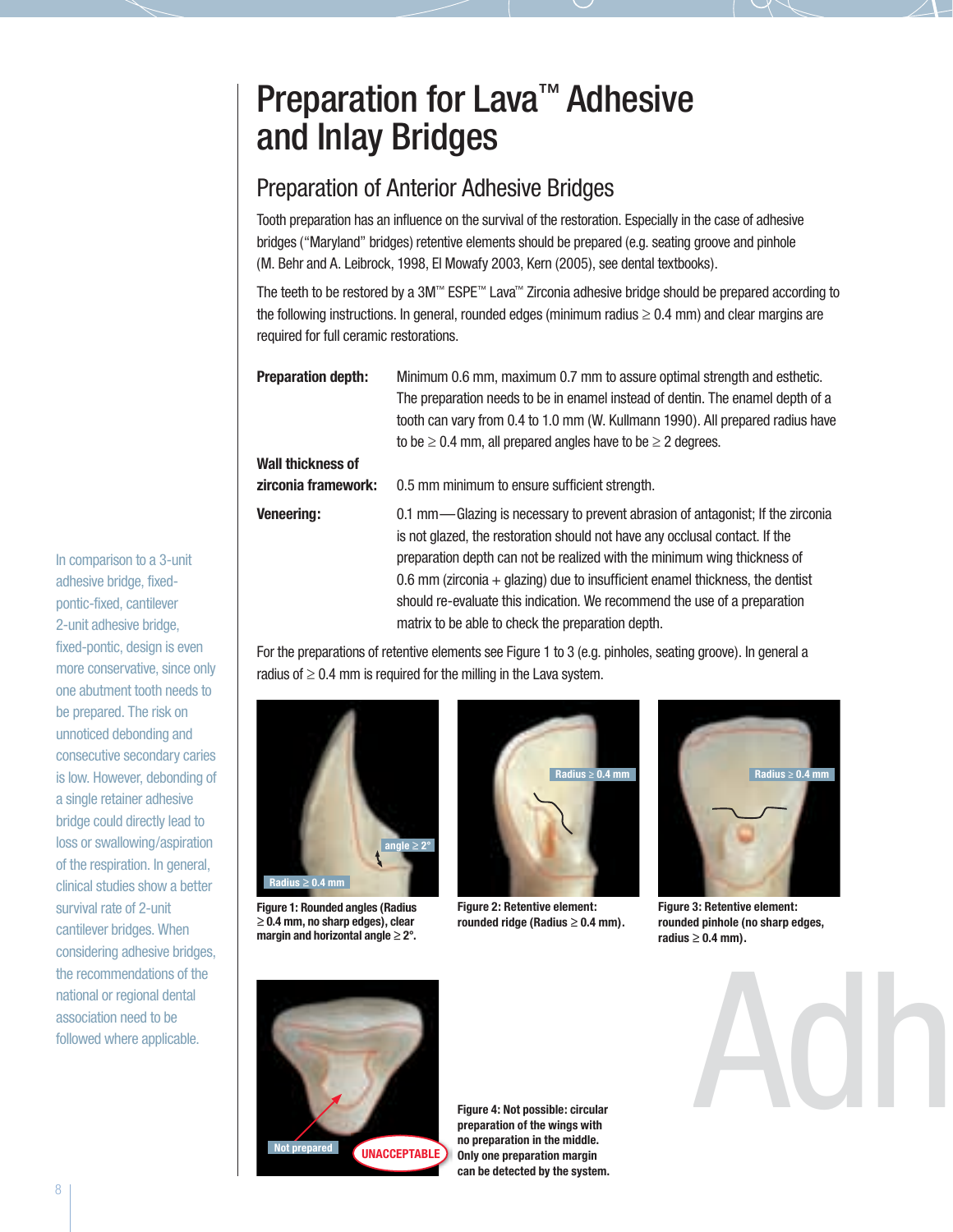#### Preparation for Lava<sup>™</sup> Adhesive and Inlay Bridges

#### Preparation of Inlay Bridges

Full ceramic preparation in general requires rounded angles (no sharp edges, minimum radius  $\geq 0.4$  mm). The margins must be clearly indicated. The maximum length of the pontic to replace a missing tooth is 10 mm.

**Preparation depth:**  $2-4$  mm; It is important to have sufficient space for a connector of 9 mm<sup>2</sup>. The preparation should have a taper of  $\geq 2^{\circ}$  to 3° without any friction.

**Wall thickness of zirconia framework:** ≥ 0.5 mm

**Veneering: EXECT:** 6 Veneering or glazing is necessary to prevent abrasion of antagonist.



**Figure 5: Proximal view inlay preparation.**



**Figure 6: Occlusal view inlay preparation.**



**Figure 7a: Additional lingual or vestibular wings: extension on the level of the tooth equator or above.**



**Figure 7b**



In the case of vestibular and oral wings in addition to the inlay cavity, the wings can be processed by the Lava system maximally to a 90° angle at the inlay preparation (see figure  $7a + 7b$ ).

# vestibular wings: extension on the<br>level of the tooth equator or above.<br>**and**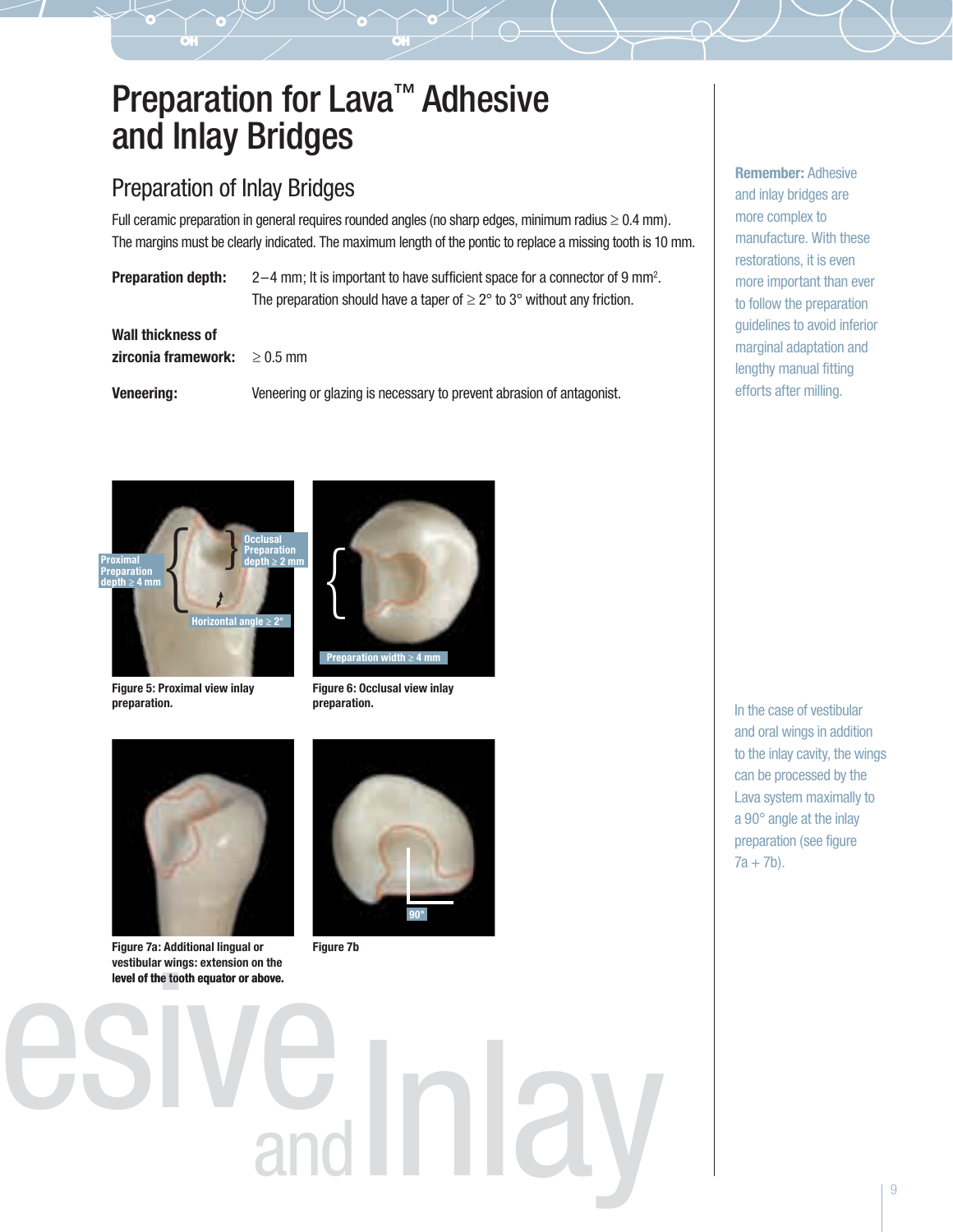#### Model and Die Preparation at the Lab

#### Model Preparation

A precise model preparation is vital for quality and fit of the restoration. To ensure that all data can be collected, the saw cut model for the scanning process is made of a light-colored, unvarnished gypsum laboratory stone (Class IV) with a dull surface.

All stumps, the alveolar ridge and all other segments need to be removable and need to have a defined seat in the base. For optimal analysis of the situation in the scanned area the maximum height of the model, measured from the bottom of the base to the incisal edge, should not exceed approx. 40 mm.

A magnet split cast system available from SAM (Order 526) is recommended. However, in principle, all systems are feasible, provided that they meet the general requirements. A bite registration in the form of a simple silicon or polyether key serves as an aid in placing the bridge elements.



**Segmented model: The scanner digitizes the dies, alveolar ridge, bite registration, and adjacent teeth (optional). They can be visualized on the screen according to the individual needs.**

#### **Ditching**

The prepared margin can be precisely ditched using a rotary instrument under magnification. Margin marking with e.g. a pencil is not recommended as the system automatically detects the precisely identified margin.

Inadequate ditching may effect the quality of the scan.



**Ditching.**

## Individualiz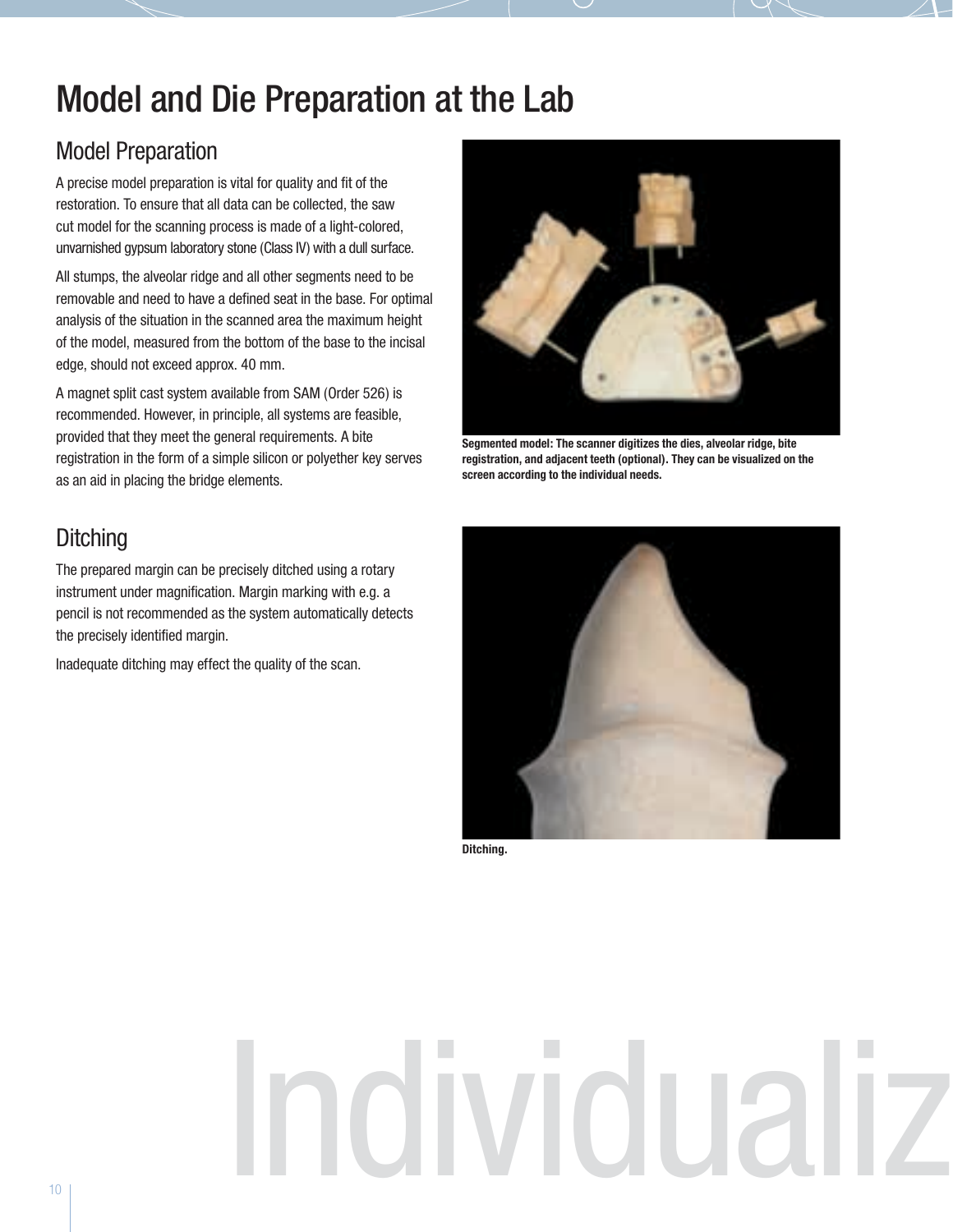### Scanning and Design of Lava<sup>™</sup> Restorations

#### Preparation Margin Detection

The complete surface of the die is scanned with a non-contact white light fringe pattern. Approx. 120,000 data points are measured and digitised for each die. Detection is carried out from incisal/occlusal to the die.

The complete surface must be easily visible under the scanner light. The system automatically defines the overall preparation margin.



**Precise preparation margin.**

#### Blocking Out

Dips, cavities and pores can be blocked out in a conventional way with light colored wax or by use of the digital wax knife. Undercuts are automatically blocked out by the software.





2 I II

**Undercut before being blocked out. Undercut blocked out with Lava™ Design Software.**

#### Full-contour and Automatic Reduction

The full-contour features allows to choose a digital single crown from an integrated tooth library. Individualization of not only fissures and cusps but also from the tooth equator and proximal contacts is possible. With the digital wax knife function, further individualization is possible to design the optimal anatomically formed coping. This will deliver optimal support for the veneering.



**Full-contour and automatic reduction.**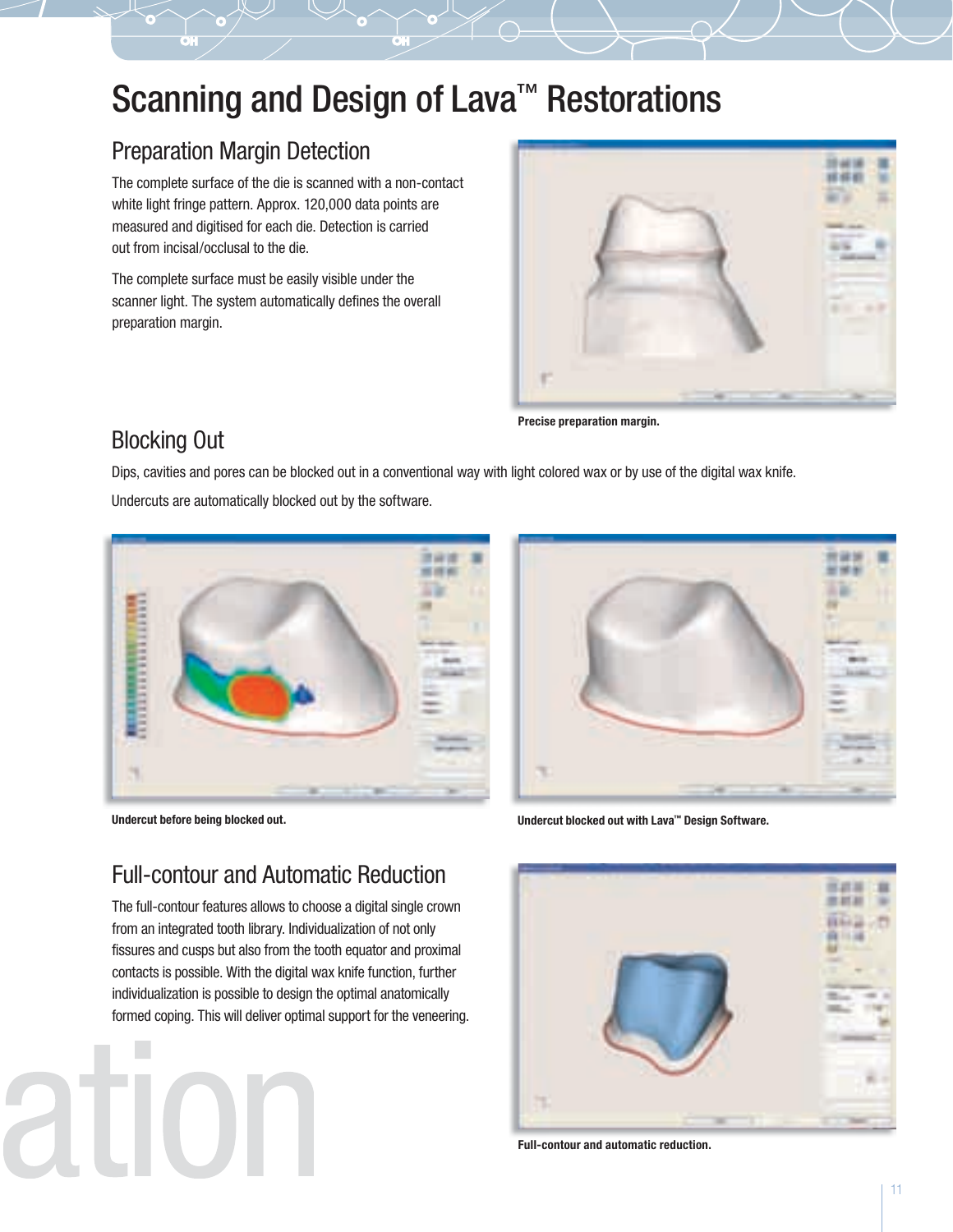#### Design Choices for Labs and Dentists

#### Framework Coloring

3M™ ESPE™ Lava™ Restorations offer the option of coloring the framework with seven different shades based on the Vita®\* Classic shade guide (plus one shade, if uncolored).

#### Wall Thickness and Connector Design

You can determine the thickness of the framework wall to fit your needs. The minimum wall thickness is 0.5 mm for bridges and posterior crowns and 0.3 mm for anterior crowns. The minimum connector cross section highly depends on the bridge position and the amount of pontics.

For special indication, please contact your laboratory or milling center or check the instructions for use.

#### Cement Gap

The size of the cement gap can be adjusted using standard values or individually. For certain parts of the framework, for example the upper half of a coping, the cement gap may be increased. The cement gap is adjusted by the CAD specialist at the milling center in accordance with the dentist's needs, based on each individual clinical situation.

#### Minimum Connector Cross Section

|                   | Anterior              | <b>Posterior</b>         |
|-------------------|-----------------------|--------------------------|
| 3-unit bridges    | $7 \text{ mm}^2$      | $9 \text{ mm}^2$         |
| 4-unit bridges    | $7 \text{ mm}^2$      | $9/12/9$ mm <sup>2</sup> |
|                   |                       |                          |
|                   | <b>Wall thickness</b> | Connector                |
| Adhesive bridges  | $0.5$ mm              | $7 \text{ mm}^2$         |
| In-/Onlay bridges | $0.5$ mm              | $9 \text{ mm}^2$         |



**Recommendations for Cement Gap Dimensions**

#### Optimal Framework Design

It is important to optimally support the veneering porcelain by an anatomical correctly designed zirconia framework. It should be designed to leave an even thickness of no more than two millimeters. This can be accomplished by using the digital wax knife or the automatic reduction feature. In addition, it is also possible to directly scan your manually designed wax up, also for bridges.

You may discuss other design ideas with your milling/design center beside the mentioned parameters above.





**Inadequate porcelain support.**

\*Registered trademark of Vita Zahnfabrik H. Rauter GmbH & Co. KG, Bad Säckingen, Germany.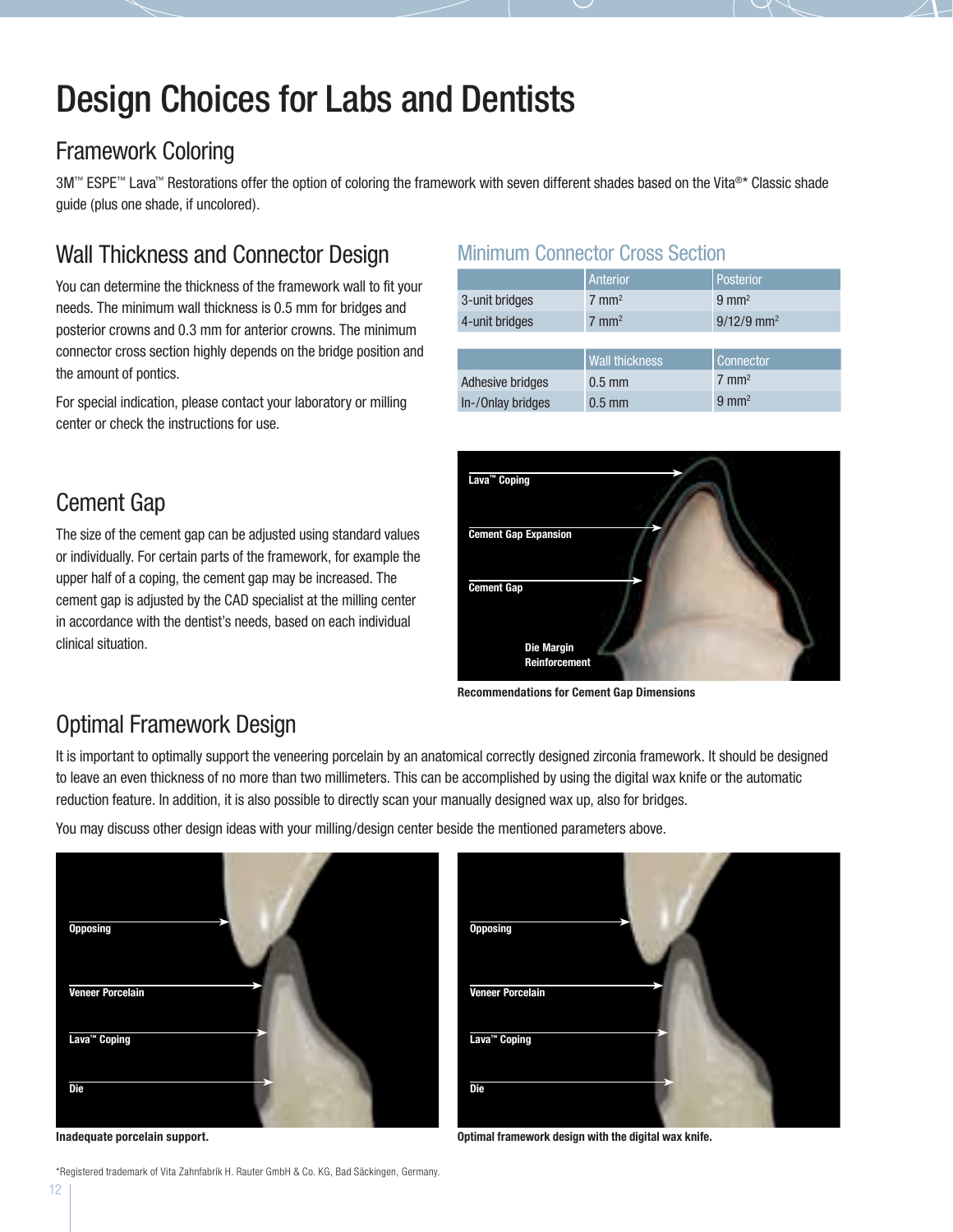### Finishing of Lava™ Restorations

#### Esthetic Advantages of Colored Framework

Lava™ Frameworks can be shaded in seven different colors (FS1 – FS7) which eliminate the need for a fired porcelain shoulder (butt margin). A perfectly aesthetic appearance can be achieved by using effect and glaze materials on a narrow collar with no additional layers.



#### Treatment of the Sintered Lava™ Zirconia

When working on the surface of sintered Zirconia framework, some recommendations should be respected. Intense grinding may introduce defects into the zirconia. In order to remove marginal reinforcement or undesired contacts, it is important to use a turbine with a fine diamond bur (red ring; particle size  $\leq$ 30μm) and copious amounts of water.

If sandblasting of the zirconia framework is applicable, aluminium  $oxide \leq 30 \mu m$  and 2 bar pressure should be used. This is only necessary if Lava Zirconia is veneered with Lava™ Digital Veneering System. If handlayered or pressed technique is used, sandblasting is not necessary.



**Trimming of the coping.**

#### Interdental Separation of a **Veneered Bridge**

In order to achieve a natural look and a periodontal healthy proximal design, the use of diamond separation cutters is possible. It is strongly recommended not to cut into the framework at the interdental area as this may effect the durability of the final restoration. If the framework is inadvertently damaged during separation, this area has to be polished. Rubber polishing discs with diamonds (polishing system for ceramics from Komet No. 4330, series grey) are suitable for this purpose.

Finishing



**Interdental separation with a separation disk. Beware of cutting into the framework.**

Trimming and Interdental separation photos created by Dr. Carlos Eduardo Sabrosa, Rio de Janeiro, Brazil.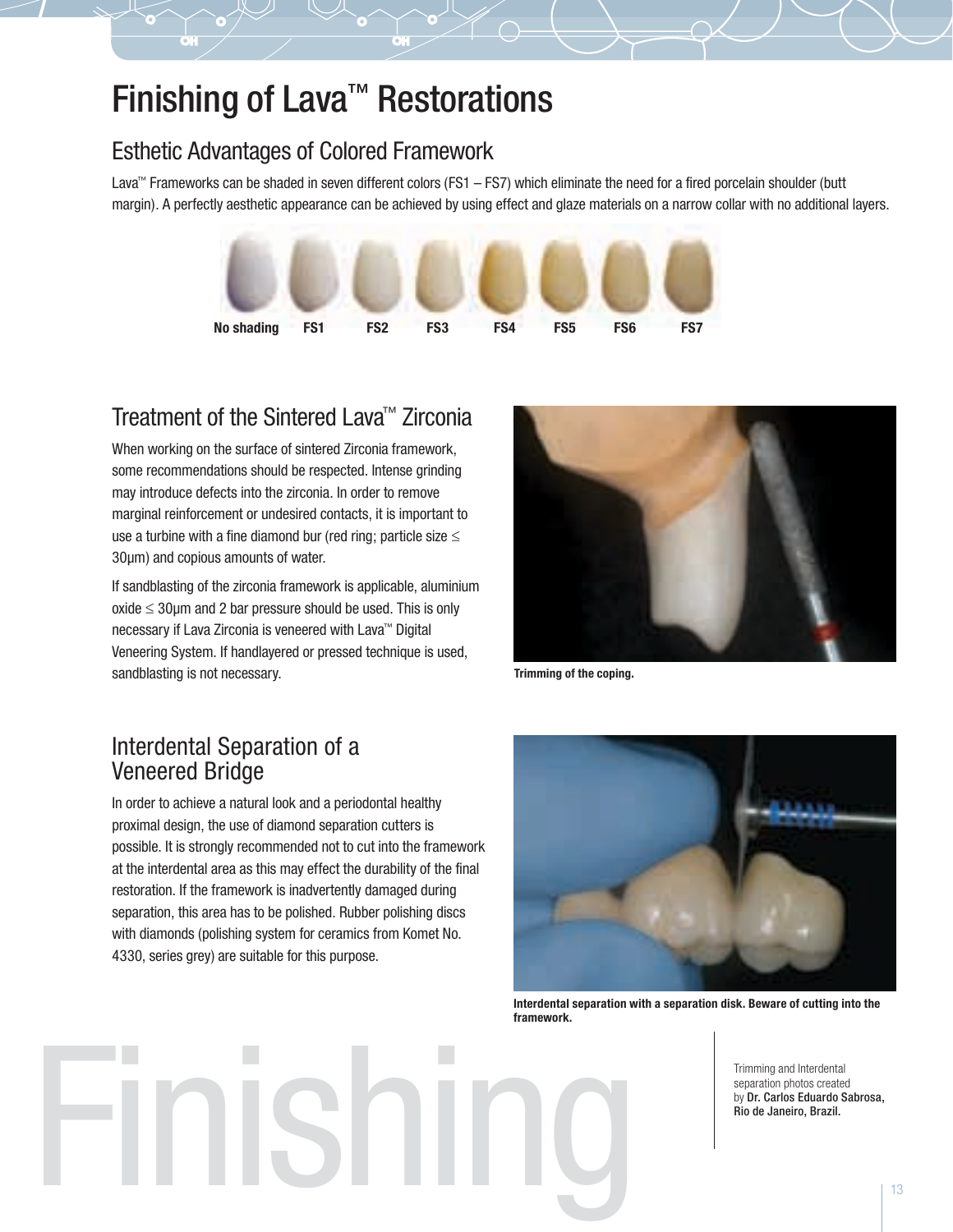#### Cementation of Lava™ Restorations

Due to the strength of Lava™ Zirconia frameworks, adhesive cementation is not necessary. For Adhesive and Inlay bridges, see "Cementation of Adhesive ("Maryland") and Inlay bridges". Restorations can be placed in the mouth in a conventional way by using a glass ionomer cement or by using an adhesive or self-adhesive cement. Before cementation, thoroughly clean the restoration and sandblast the interior surfaces of the crowns with aluminum oxide  $\leq$  50 µm. For detailed cementation please see the appropriate Instructions for Use of the respective cements for detailed information.

#### **1. Conventional Cementation**

• Use a conventional glass ionomer cement or resin modified glass ionomer cement, e.g., Ketac™ Cem or RelyX™ Luting Plus. The use of phosphate cements will not provide the desired esthetic results.

#### **2. Cementation with RelyX™ Unicem Self-Adhesive Universal Resin Cement**

- Thoroughly clean the Lava restoration, sandblast the interior surfaces of the crown with aluminum oxide  $\leq 50$  µm. For most indications, it is not necessary to pre-treat with 3M™ ESPE™ Rocatec™ or to silanate it, if 3M™ ESPE™ RelyX™ Unicem Cement is used, however if increased adhesion is required, the internal surface of the zirconia restoration should be silicatized and then silanized.
- Please refer to the product's instructions for use when using RelyX Unicem Cement.

#### **3. Adhesive Cementation**

- Lava zirconia frameworks cannot be etched or silanized with a silane coupling agent. For adhesive cementation with resin cements, the inside surfaces of the restoration must be treated for 15 seconds with Rocatec™ Soft or 3M™ ESPE™ CoJet™ Sand and silanized with ESPE™ Sil.
- If the restoration is to be tried in, it must be done before the treatment described above.
- See the Instructions for use for Rocatec™ System or CoJet Sand for detailed information.
- Place the restoration in the mouth with a resin cement (e.g., RelyX<sup>™</sup> ARC) as soon as possible after silanization
- Please follow the Instructions for use of the respective resin cement

#### Cementation of Adhesive ("Maryland") and Inlay Bridges\*:

- Adhesive bridges must be cemented adhesively.
- Cementation is only allowed with a cement clearly indicated for the cementation of these indications made of zirconia. The recommendations of the cement manufacturer need to be followed to ensure optimum bonding. Please consider that the zirconia part of the restoration needs to be pre-treated differently than the veneering part.
- $\bullet$  Before cementation Lava restorations should be sandblasted ( $\leq$  50 µm grain size) in order to increase the surface roughness.
- Especially for Adhesive bridges the bonding should be mainly to enamel surfaces.
- Sufficient enamel surface is required for optimal bonding. Some textbooks recommend to have a 1.5 to 2 times larger surface for bonding compared to the palatinal or lingual surface of the pontic (W. Kullmann, 1990). Therefore, the abutment teeth should be characterized by low enamel abrasion.
- The working area needs to be free of contamination. The adhesive cementation has to be performed using a rubber dam isolation.
- . Debonding of the Adhesive/Inlay bridges and secondary caries are the most prominent failure reason for these indications. Unnoticed decementation of one of two retainers leads to plaque accumulation and possibly subsequent carious lesions and gingivitis.
- To prevent decementation additional retentive elements should be prepared (see preparation guidelines for Adhesive and Inlay bridges).

• Please see also the recommendations of the national and regional dental associations.

\*References: please look at the right page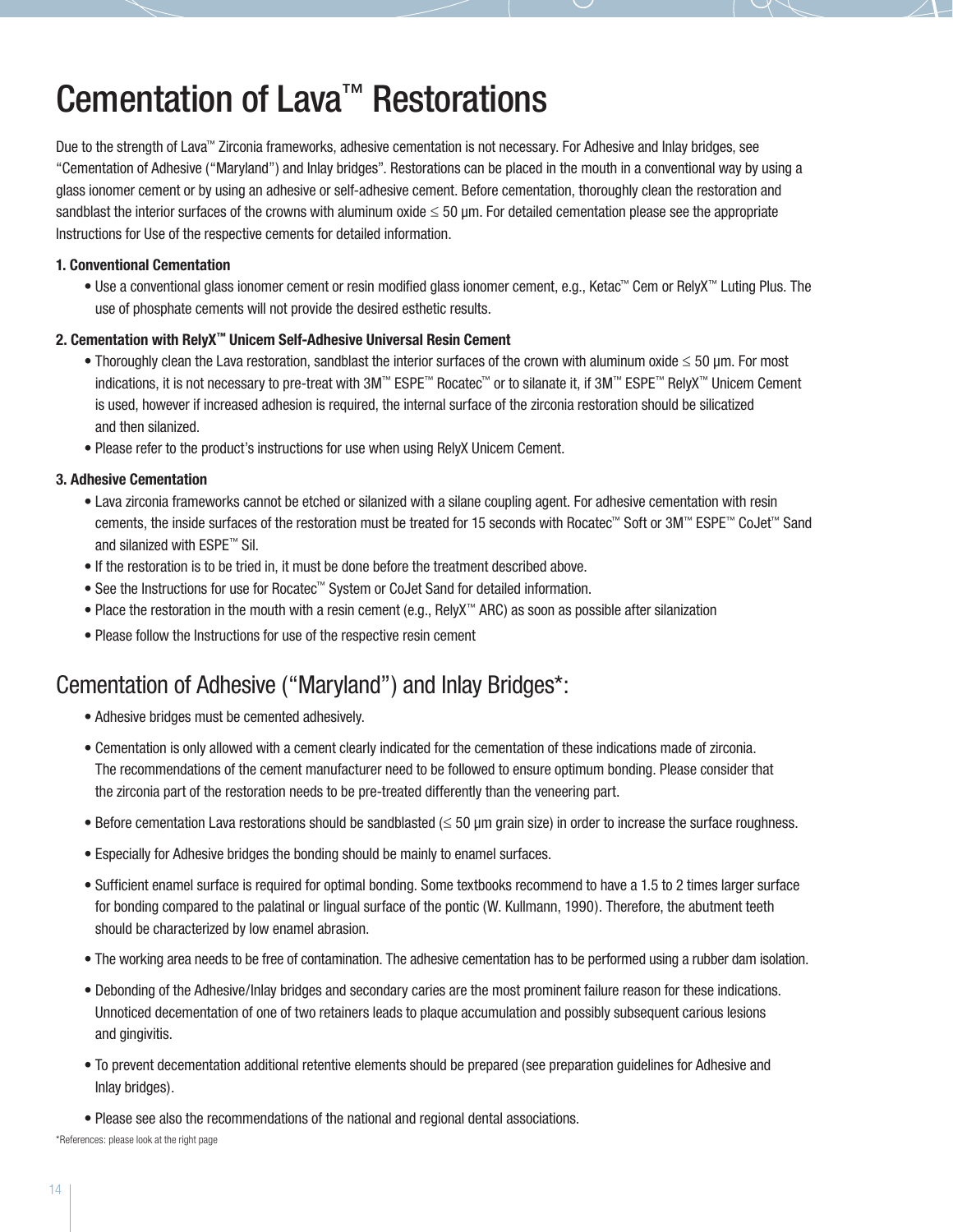## Cementation of Adhesive ("Maryland") and Inlay Bridges\*:

#### **References:**

Audenino G et al. (2006) Resin-bonded fixed partial dentures, ten year follow-up; Int J Prosthodont 19, 1, 22 – 23

Behr M, Leibrock A et al Clin Oral Invest 1998

Boening KW (1996) Clinical Performance of resin-bonded fixed partial dentures, J Prosthet Dent 76, 39 – 44 Preparation and Handling Guidelines for Dentists and Laboratories

Briggs P, Dunne s, Bishop K 1996, The single unit, single retainer, cantilever resin-bonded bridge, Restorative Dentistry 181, 373 – 379

D.Edelhoff et al. (2002) The Journal of Prosthetic Dentistry 87, 5, 503 – 509

El-Mowafy, Omar (2003) Resin-Bonded fixed partial denture as alternative to conventional fixed treatment, The Inter J Prosthodontics, 16, 60 – 70

Goodacre CJ et al. (2003) The journal of Prosthetic Dentistry 90, 1, 31 – 40

Kern (2005) Einfügelige Adhesivbrücken und Adhäsivattachments- Innovation mit Bewährung, ZM 95, 21, 54 – 60

Kern (2005) Clinical long term survival rate of two retainer and single retainer all-ceramic resin-bonded fixed partial dentures, Quintessenz International 36, 2, 141 – 147

Ketabi A.R. et al. (2004) Quintessenz 35, 5, 407 – 410

Werner Kullmann (1990) Atlas der Zahnerhaltung, Verlag Hanser, p. 379

Priest, 1996, Failure rate of restorations fopr single tooth replacement, Int J Prosthodont 9, 38 – 45

St George G. et al. 2002 Prim Dent Care 9, 3, 87 – 91

St George G. et al. 2002 Prim Dent Care 9, 4, 139 – 144

Stokes A. (2002) N Z Dent J. 98, 434, 107

Stokes A. (2002) N Z Dent J. 98, 434, 107<br>Van Dalen A, Feilzer AJ, Kleverlaan CJ Int J Prosthodont 2004, 17(3) 281–284

Zalkind M., Ever-Hadani P., Hochman N. (2003) Resin-bonded FPD retention: a retrospective 13 years follow-up, J Oral Rehabil 30, 10, 971 – 977